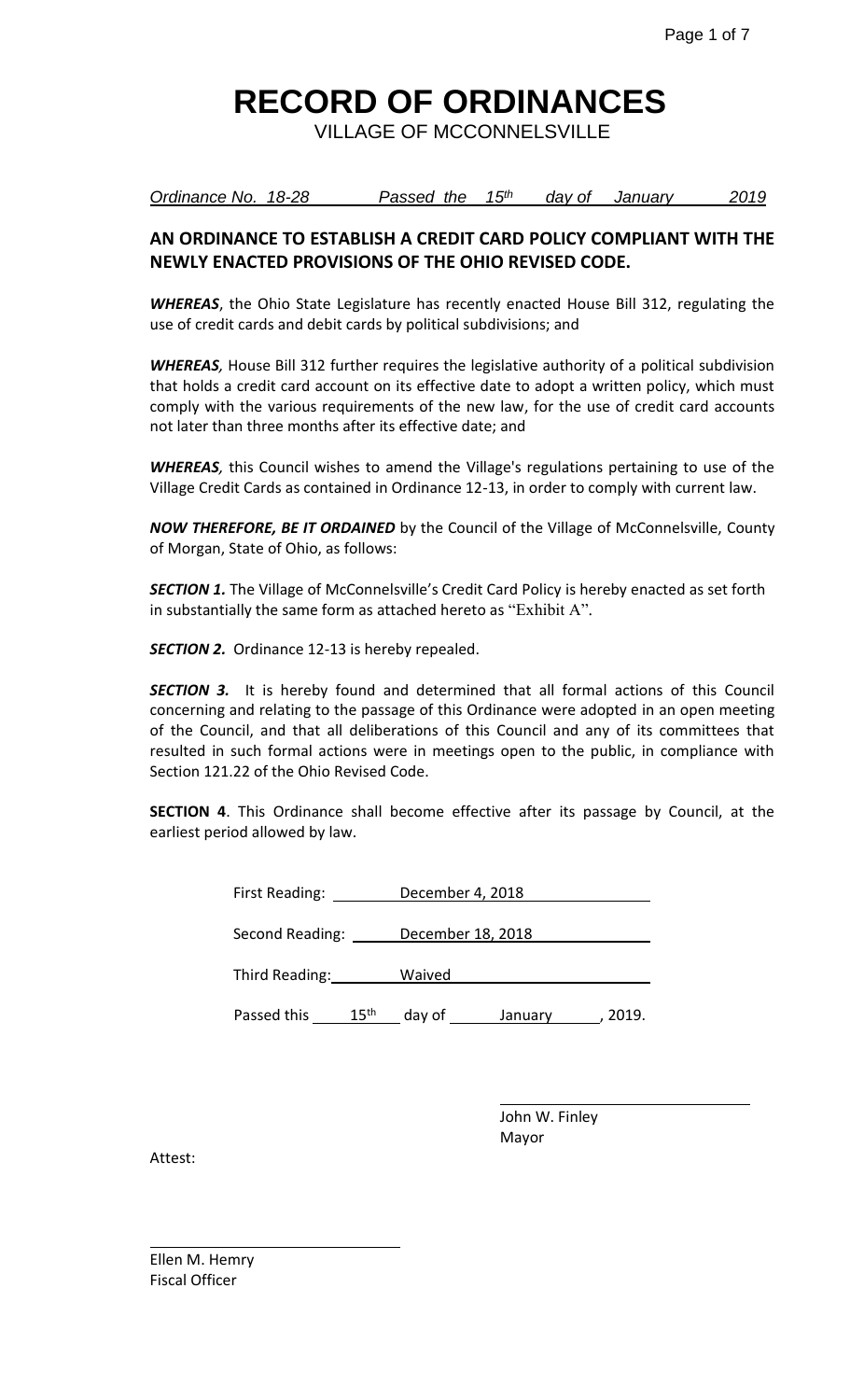VILLAGE OF MCCONNELSVILLE

| Ordinance No. 18-28 | Passed the 15 <sup>th</sup> | dav of | January | 2019 |
|---------------------|-----------------------------|--------|---------|------|
|                     |                             |        |         |      |

## **"Exhibit A"**

## **CREDIT CARD POLICY FOR THE VILLAGE OF McCONNELSVILLE**

#### **Objective**:

To insure that all use of "credit cards" is in compliance with the requirements established by Ohio Revised Code, and to insure that all purchases made by their use are for proper public purposes.

## **A. Definitions**

**"Credit card account"** means any bank-issued credit card account, store-issued credit card account, financial institution-issued credit card account, financial depository-issued credit card account, affinity credit card account, or any other card account allowing the holder to purchase goods or services on credit or to transact with the account, and any debit or gift card account related to the receipt of grant moneys.

**"Credit card account"** does not include a procurement card account, gasoline or telephone credit card account, or any other card account where merchant category codes are in place as a system of control for use of the card account.

#### **B. Procedure for Management of Credit Card Accounts**

- **1)** The Fiscal Officer shall retain general possession and control of all credit card accounts, and "presentation instruments" (credit cards) related to the account.
- **2)** Village credit cards retained by the Fiscal Officer shall be safeguarded when not in use.
- **3)** The Fiscal Officer shall establish a system to sign out credit cards to authorized users.
- **4)** The Fiscal Officer shall maintain a list of all authorized users.
- **5)** The Fiscal Officer may/shall develop additional internal accounting controls for management and use of credit card accounts.

## **C. Procedure for Issuance/Acquisition or Reissuance/Reacquisition of Credit Card Accounts**

The Fiscal Officer is responsible for administration of Village credit card accounts, to include, but not limited to, selection of card provider, payment of credit card bills, managing issuance of cards, and ensuring proper use.

Documentation will be kept /filled with the "credit card account" at the business, such as tax exempt forms.

#### **D. "Presentation Instruments" for All Credit Card Accounts**

## **1) The name of the "Village of McConnelsville" shall appear on each "presentation instrument" (credit card) related to any credit card account.**

**2)** The "presentation instrument(s)" related to any credit card account shall be limited to a credit card(s) – no other "presentation instrument such as checks shall be obtained or used.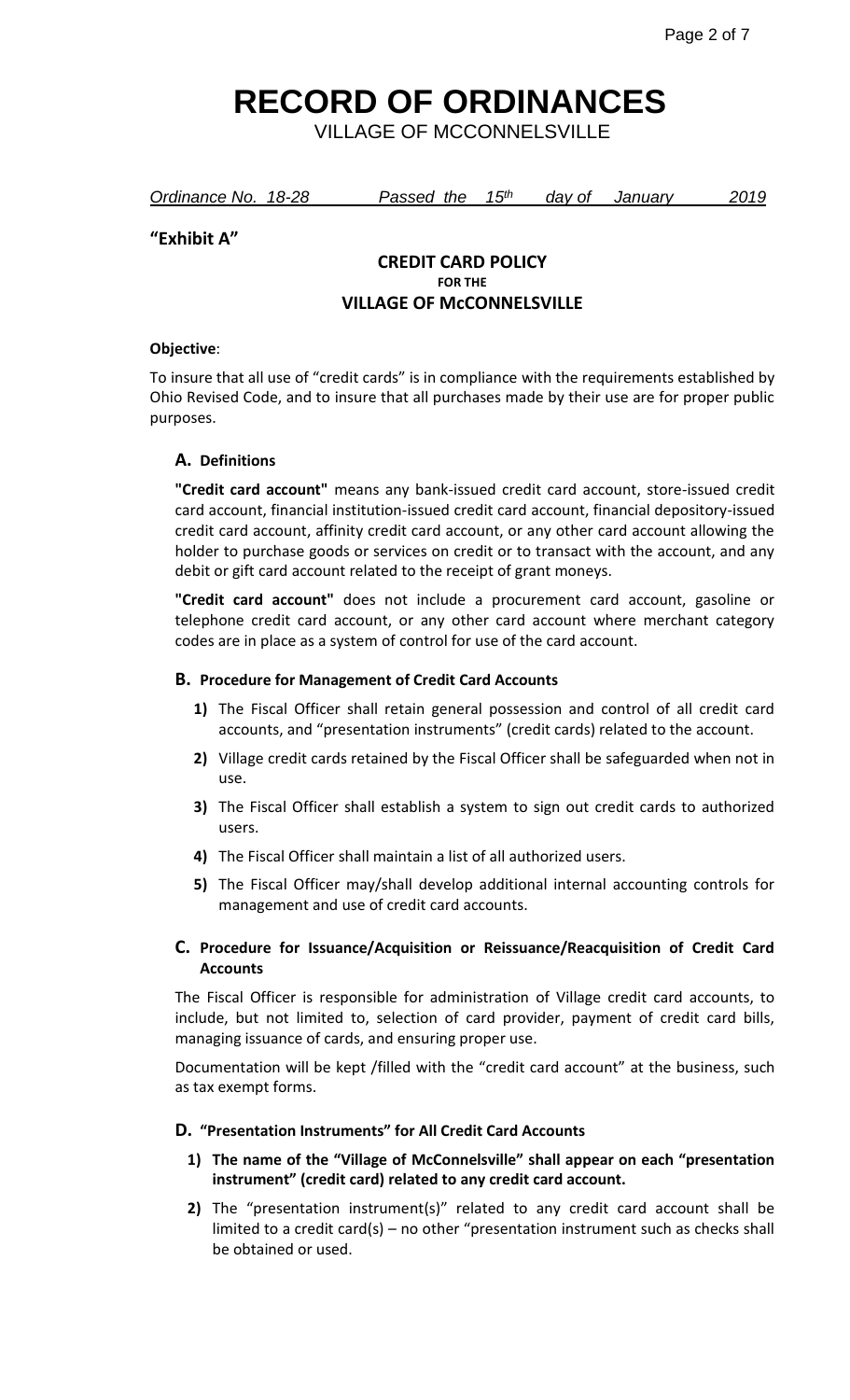VILLAGE OF MCCONNELSVILLE

*Ordinance No. 18-28 Passed the 15th day of January 2019*

## **E. Procedure for use of credit card accounts**

- **1) Appropriation and Encumbrance (Purchase Order)"Credit Cards"** will still require the normal appropriation and encumbrance system to be followed. All purchases via "credit cards" must assure that any and all purchases have sufficient funds appropriated and encumbered to cover the purchase and/or daily/weekly/monthly maximum purchase limits. Additional controls and/or other purchasing procedures may as established by the Fiscal Officer may also be required to be followed. (Departments must have opened a purchase order prior to making purchases and have sufficient funds to cover purchases).
- **2) Pre-approval by the Administrator, Appointing Authority, Fiscal Officer, or Department Head.**

Approval for purchases with Village credit cards must be obtained prior to purchases from/by the Administrator Appointing Authority, Fiscal Officer, and/or the Department Head.

## **3) "Debt" Incurred From Use of "Credit Cards"**

"Debt" incurred as a result of use of a "vendor identification card" pursuant to this policy shall be paid from moneys appropriated to specific appropriation line items of the department for work-related expenses.

## **4) Itemized Receipts**

- For every transaction/use of a credit card, the user/purchaser must submit an itemized receipt to the Fiscal Officer or their designee as soon as practical, but in no event later than the return of the credit card.
- The itemized receipt shall have the purchase order number written on it.
- The itemized receipt shall have the purpose and/or "project" for which the purchase was made written on it.
- For all travel related expenses, purchases must also comply with the itemized receipt requirements set forth by the Village.
- A credit card statement will **NOT** suffice for itemized receipt.
- Missing documentation (itemized receipts) may result in an employee being personally responsible for the purchase/expense, and/or may be considered misuse of a credit card.

## **5) Signatures on Credit Card Account Payments**

- At a minimum, two (2) signatures shall be required on all payments for credit card purchases.
- A person who has made a credit card account purchase CANNOT also be an individual who authorizes payment

## **6) Concurrent Compliance with Electronic Signature Policy**

Use of "credit cards" is also subject to the provisions of Ohio Revised Code Section 304.02 and Ohio Revised Code Chapter 1306 for Electronic Signatures.

## **7) No Copies**

Never make a copy of a credit card.

## **8) Tax Exempt**

Every effort shall be made to assure that a purchase with a credit card account is exempt from any and all taxes possible.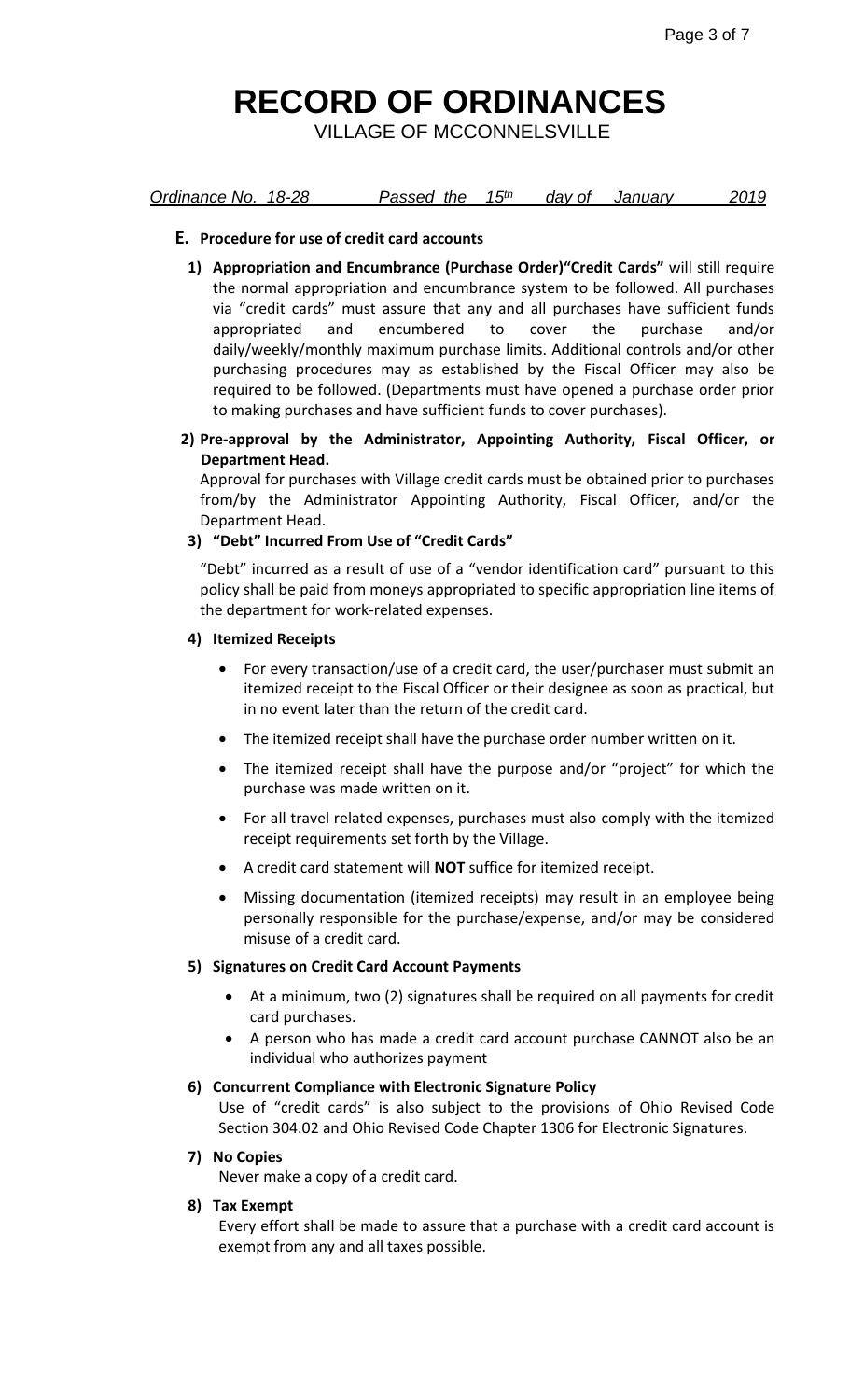VILLAGE OF MCCONNELSVILLE

|  | Ordinance No. 18-28 |  | Passed the 15 <sup>th</sup> |  | day of | January | 2019 |
|--|---------------------|--|-----------------------------|--|--------|---------|------|
|--|---------------------|--|-----------------------------|--|--------|---------|------|

#### **F. Types of Expenses for Which a Credit Card Account May be Used**

- **1)** Credit Card Account purchases **MUST** be for proper public purposes. Expenditures must be for authorized Village work-related expenses that benefit the Village. Examples of appropriate expenditures are:
	- Tools to complete Village tasks and owned by the Village, including online purchases.
	- Materials and/or supplies that are necessary for completion of a Village project, including online purchases.
	- Travel expenses (i.e. lodging, transportation, seminar fees, etc.), including online purchases.
	- Motor vehicle repair and maintenance expenses for Village owned vehicles or equipment with prior authorization.
- **2)** Credit Card Accounts **CANNOT** be used the following expenses:
	- Personal expenses, including, but not limited to entertainment, personal goods, personal services. Any purchase/use for personal benefit rather than the benefit of the Village (proper public purpose) is an unauthorized use and misuse of a credit card.
	- Alcohol.
	- Cash Withdrawals No officer or employee of the Village shall make a cash withdrawal (to include additional cash with purchase).
	- Refunds No officer or employee of the Village shall accept a cash refund. ANY refund or credit for returned materials (goods) must be entered by the vendor against the "credit card" for the Village.
		- Gift Cards

#### **3) Late Charges or Finance Charges**

No late charges or finance charges shall be allowed as an allowable expense unless authorized by Council.

#### **G. Officers or Positions Authorized to Use a Credit Card Account & the Maximum Credit Limits for Credit Card Accounts**

- **1)** The Village Administrator is an authorized credit card account user, with a maximum per credit card account of \$5,000.00
- **2)** The Mayor is an authorized credit card account user, with a maximum per credit card account of \$5,000.00.
- **3)** The Village Fiscal Officer is an authorized credit card account user, with a maximum per credit card account of \$5,000.00.
- **4)** The Village Foreman and Wastewater Superintendent or their designee(s) are authorized credit card account users, with a maximum per credit card account of \$5,000.00.
- **5)** The Police Chief or their designee(s) are authorized credit card account users, with a maximum per credit card account of \$5,000.00.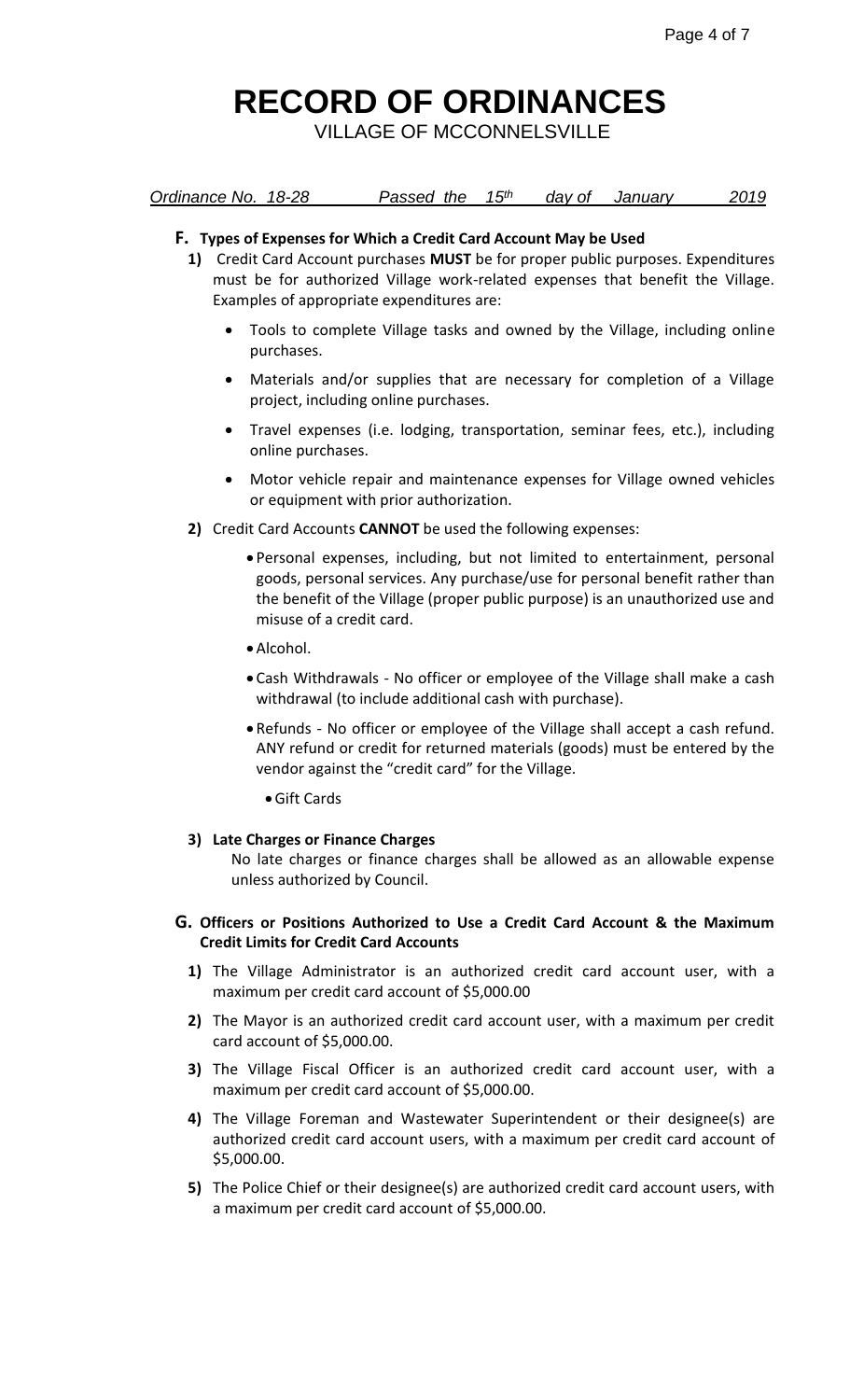VILLAGE OF MCCONNELSVILLE

|  | Ordinance No. 18-28 |  | Passed the 15 <sup>th</sup> |  | dav of | Januarv | 2019 |
|--|---------------------|--|-----------------------------|--|--------|---------|------|
|--|---------------------|--|-----------------------------|--|--------|---------|------|

## **H. Procedure for Reporting Lost or Stolen Credit Cards**

Whenever any officer or employee who is authorized to use a "credit card" suspects the loss, theft, or possibility of an unauthorized or unlawful misuse of a "vendor identification card", the officer or employee shall notify the Village Fiscal Officer and Village Administrator **immediately**, and subsequently make a report in writing. The Village Fiscal Officer, in turn, shall immediately notify cardholder services to place a hold on the relevant account.

## **I. Procedure for Cancellation of Credit Card Accounts**

The Fiscal Officer is responsible for administration of Village credit card accounts, to include cancellation of credit card accounts.

## **J. Misuse of a "credit card"**

The use of a Village credit card account for expenses beyond those authorized by this Policy, or any failure to comply with the Credit Card Policy and Procedures, constitutes misuse of a credit card account.

## **1) Criminal Penalty**

An officer or employee of the political subdivision or a public servant as defined under section 2921.01 of the Revised Code who knowingly misuses a credit card account held by the Village of McConnelsville violates section 2913.21 of the Revised Code, as well as any other applicable criminal penalty.

## **2) Disciplinary Action**

Misuse of a credit card account may also subject an officer or employee of the Village to disciplinary action.

## **3) Liability**

The officer or employee is liable in person and upon any official bond the officer or employee has given to the political subdivision to reimburse the treasury the amount for which the officer or employee does not provide itemized receipts in accordance with this policy and/or for any other unauthorized use of a "credit card" as established by this policy.

## **K. Annual Report of Rewards of Credit Card Accounts**

The Fiscal Officer or their designee shall file a report with the legislative authority detailing all rewards received based on the use of the political subdivision's credit card account on an annual basis.

## **L. Subject to Audit**

All purchases via **"credit cards"** are subject to audit by the Village Fiscal Officer and/or the Auditor of State to verify compliance with this policy and/or State law.

Auditing by the Village Fiscal Officer will be by periodic internal reviews of purchases via **"credit cards".**

Any non-compliance discovered by the Village Fiscal Officer will be reported to the Auditor of State.

Non-compliance may result in a finding by the Auditor of State.

## **M. Improper Expenditure**

If it is determined that there has been a "credit card" expenditure beyond the appropriated or authorized amount and/or in non-compliance with this policy, the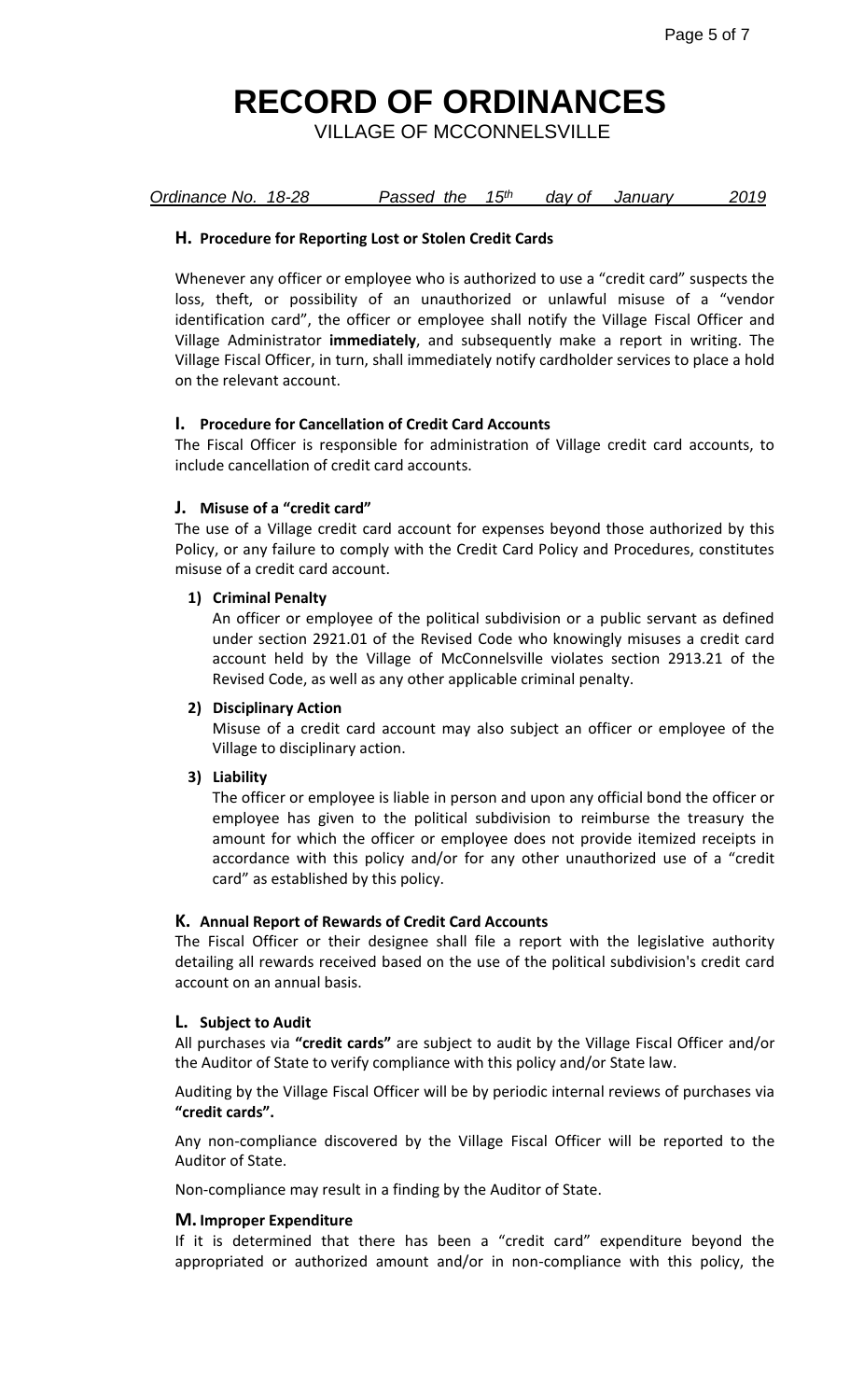VILLAGE OF MCCONNELSVILLE

| Ordinance No. 18-28 | Passed the 15 <sup>th</sup> |  | day of January | 2019 |
|---------------------|-----------------------------|--|----------------|------|
|                     |                             |  |                |      |

Village Fiscal Officer shall immediately notify the Appointing Authority and Department Head.

## **N. Signed Acknowledgement**

All authorized users of Village credit cards shall sign acknowledgment of this Credit Card Policy before receiving a City credit card. See Attachment "A."